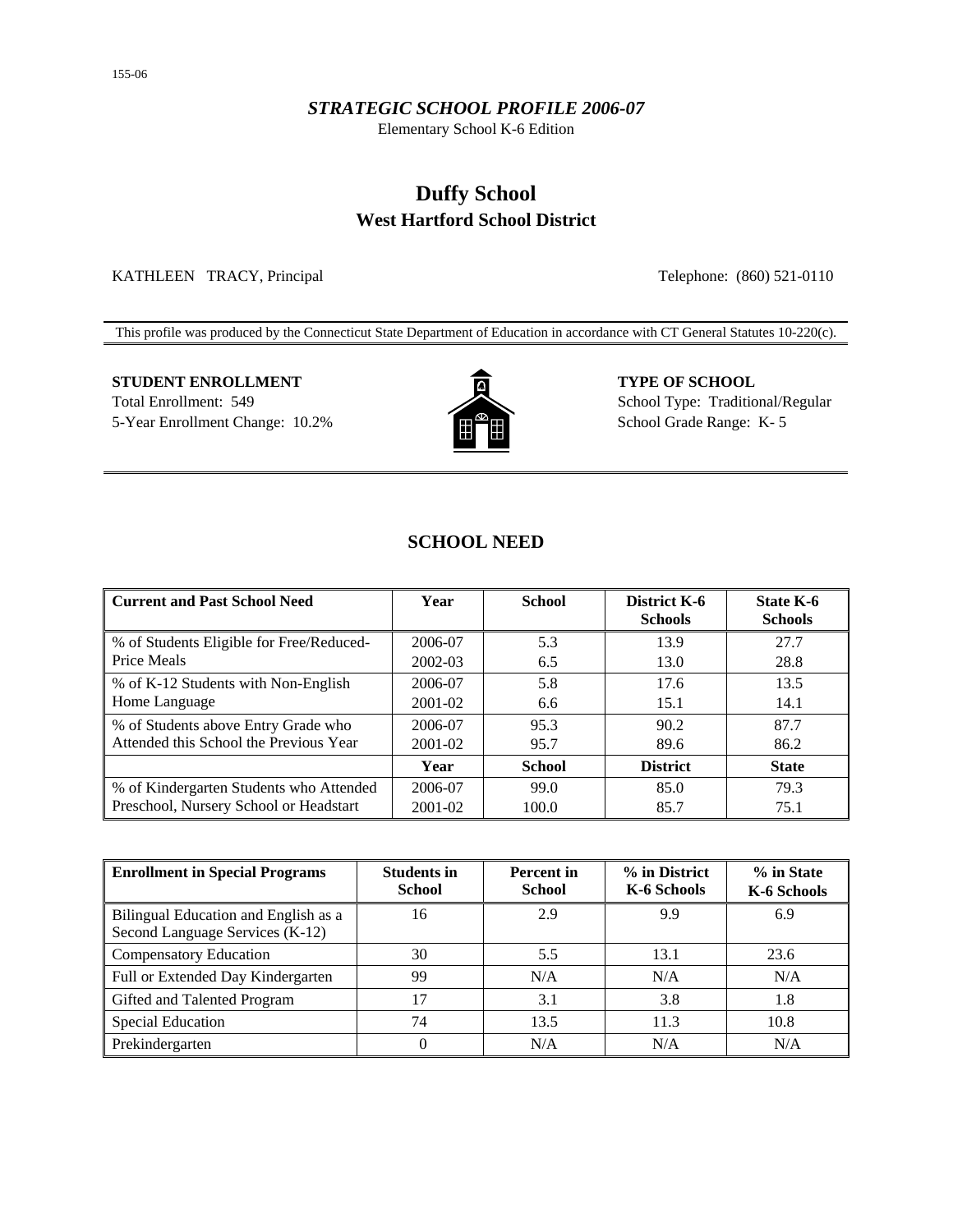155-06 Page 2

| <b>Race/Ethnicity</b> | <b>Number</b> | Percent          | <b>STUDENT RACE/ETHNICIT</b>           |
|-----------------------|---------------|------------------|----------------------------------------|
| American Indian       |               | 0.0 <sub>1</sub> |                                        |
| Asian American        | 18            | 3.3              |                                        |
| <b>Black</b>          | 23            | 4.2              | <b>Total Minority 2006-07</b><br>12.4% |
| Hispanic              | 27            | 4.9              | <b>Total Minority 2001-02</b><br>14.5% |
| White                 | 481           | 87.6             |                                        |

# **Race/Ethnicity Number Percent STUDENT RACE/ETHNICITY**

| <b>Total Minority 2006-07</b> | 12.4% |
|-------------------------------|-------|
| <b>Total Minority 2001-02</b> | 14.5% |

#### **EFFORTS TO REDUCE RACIAL, ETHNIC, AND ECONOMIC ISOLATION**

Below is the description submitted by this school of how it provides educational opportunities for its students to interact with students and teachers from diverse racial, ethnic, and economic backgrounds.

In an effort to unify the diverse areas of our school population, Duffy School created an exciting and collaborative program for a segment of our community that is located in an ethnically diverse, primarily low-income area which borders the city of Hartford. HANOC (Hillcrest Area Neighborhood Outreach Center) is a grassroots effort that has become a cooperative venture with the West Hartford School District, Duffy teachers and parents, Sedgwick Middle School and Wolcott Elementary School, the Bridge Family Center, the West Hartford Housing Authority, the West Hartford Neighborhood Services, the Brookstone Court Property Management and the West Hartford Police Department.

In addition to HANOC, Duffy school participates in the Project Choice Program with Hartford Public Schools coordinated by CREC. Students are bussed from Hartford and become Duffy students for the remainder of their school experience. Duffy accepts students in grades K-3 where space is available. As a result, we have increased our percent of ethnic students at Duffy.

Duffy provides a social studies curriculum that prepares all students to understand and appreciate different cultures including Mexico, Africa, Japan and the West Indies. The Spanish language program for all students in grades 3-5 also educates students about the cultures of Spanish-speaking nations. We are looking forward to expanding the program to all students in the school for the coming year.

One of the goals of Duffy School is to develop the character of all students. Through our character education program, students learn the value of diversity and respect for others. Our support staff uses Circles of Respect at all grade levels to assist with this goal. Duffy students have a sense of belonging that is a key to integrating and including all students and helping them to be successful at school and beyond.

# **SCHOOL RESOURCES**

| <b>Instructional Time*</b>                      | school | District<br>K-0 | $\mathbf{r}$<br><b>State K-6</b> |  |
|-------------------------------------------------|--------|-----------------|----------------------------------|--|
| Total L<br>Per Year<br>Hours of<br>-Instruction | 988    | 988             | 985                              |  |

\*State law requires at least 900 hours for grades 1 through 12 and full-day kindergarten, and 450 hours for half-day kindergarten.

**TECHNOLOGY % of Classrooms, Libraries, and Laboratories Wired for: School District K-6** | **State K-6** Video | 100.0 | 98.5 | 64.6 Voice 100.0 100.0 74.8 Internet Access 100.0 100.0 97.3 Multi-Room Network (LAN)  $\vert$  100.0 100.0 81.3

| <b>Computers</b>                                | <b>School</b> | Dist $K-6$ | State K-6 | This school                     |
|-------------------------------------------------|---------------|------------|-----------|---------------------------------|
| # of Students Per Academic Computer             | 3.7           | 4.0        | 3.6       | does not have                   |
| % of Computers that are High or Moderate Power  | 100.0         | 97.1       | 89.5      | a functional<br>satellite link. |
| % of Computers with Internet Access, All Speeds | 100.0         | 97.0       | 97.3      |                                 |
| % of Computers with High Speed Internet Access  | 100.0         | 97.0       | 96.1      |                                 |
| % of Internet Computers with Filtering Software | 100.0         | 98.5       | 98.6      |                                 |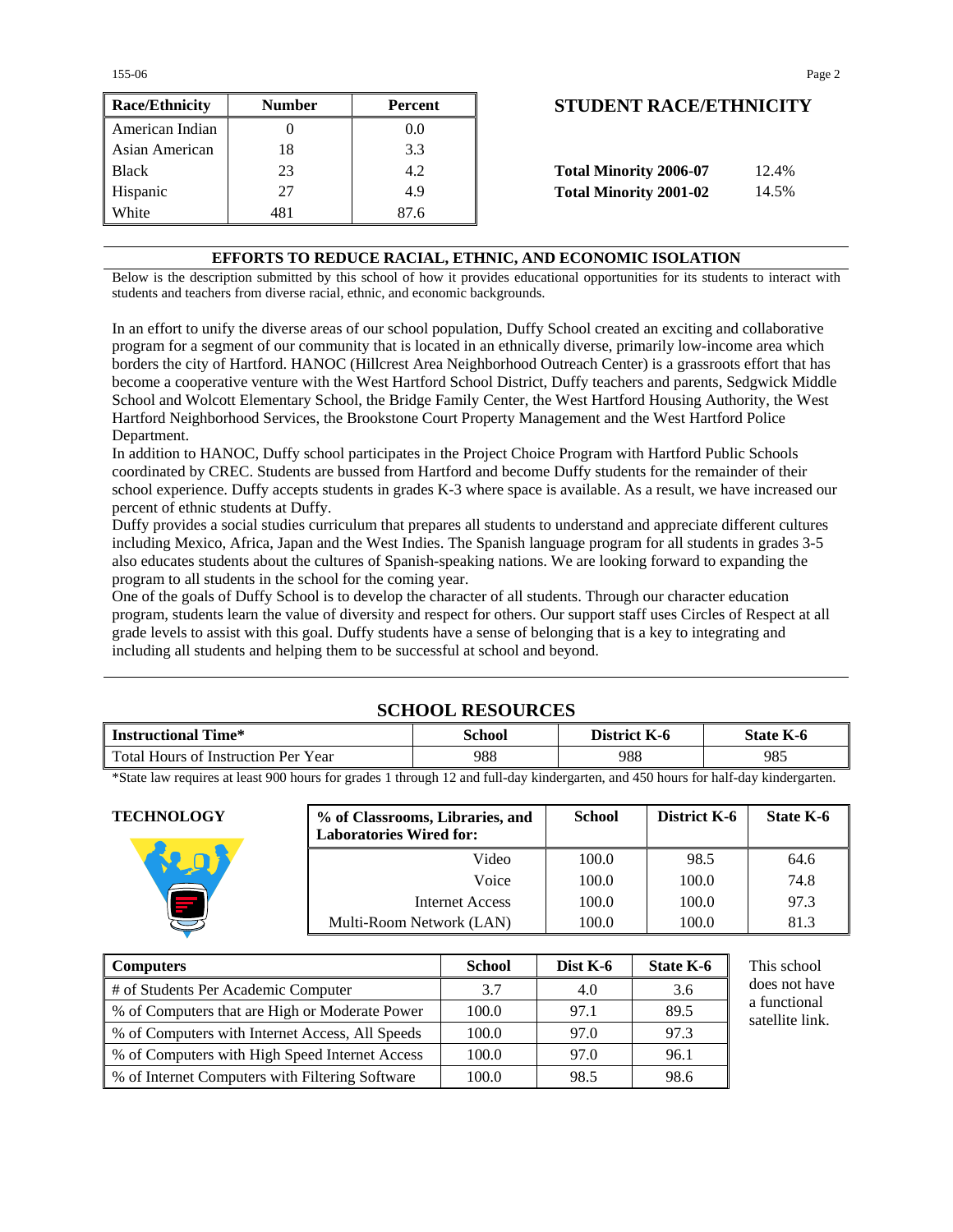## **SCHOOL RESOURCES, continued**

#### **LIBRARY MATERIALS**

Free on-line access to periodicals, newspapers, and other resources is available to all Connecticut schools through the Connecticut Digital Library.

| <b>Print and Non-Print Materials</b>                    | <b>School</b> | Dist K-6 | <b>State K-6</b> |
|---------------------------------------------------------|---------------|----------|------------------|
| # of Print Volumes Per Student*                         | 25.6          | 32.8     | 28.0             |
| % of Print Volumes Purchased in<br>the Last Three Years | 13.7          | 12.2     | 12.2.            |
| # of Print Periodical Subscriptions                     | 25            | 20.0     | 15.1             |
| # of Non-Print Materials                                | 240           | 275.9    | 406 R            |

\*Because a certain number of volumes are needed for a library of adequate breadth and depth, a small school may need a higher number of volumes per student.

#### **STAFFING RESOURCES**

|       |                           |               |                 |              | 1 <u>cach</u> olo                | $\sim$ | $\cdots$      |
|-------|---------------------------|---------------|-----------------|--------------|----------------------------------|--------|---------------|
|       | <b>Average Class Size</b> | <b>School</b> | <b>District</b> | <b>State</b> | Administrators                   | 1.2    | 1.2           |
| Gr. K | 2006-07                   | 19.6          | 19.6            | 18.2         | Department Chairs                | 0.0    | 0.0           |
|       | 2001-02                   | 20.3          | 20.3            | 18.3         | Library/Media Staff              | 1.0    | 1.0           |
| Gr. 2 | 2006-07                   | 21.8          | 20.2            | 19.5         | Counselors, Social Workers,      | 1.9    | 2.2           |
|       | 2001-02                   | 19.0          | 19.6            | 19.6         | and School Psychologists         |        |               |
| Gr. 5 | 2006-07                   | 26.7          | 22.1            | 21.2         | <b>Other Professionals</b>       | 2.4    | 2.5           |
|       | 2001-02                   | 21.5          | 21.4            | 21.5         | # of Non-Certified Instructional | 6.5    | $6.5^{\circ}$ |

| G RESOURCES |               | <b>School Staff Count</b><br><b>Full-Time Equivalent</b> | 2006-07              | 2005-06 |                                  |     |     |
|-------------|---------------|----------------------------------------------------------|----------------------|---------|----------------------------------|-----|-----|
|             |               |                                                          | # of Certified Staff |         |                                  |     |     |
| Teachers    |               |                                                          |                      | 40.9    | 41.0                             |     |     |
| 'lass Size  | <b>School</b> | <b>District</b>                                          | <b>State</b>         |         | Administrators                   | 1.2 | 1.2 |
| 2006-07     | 19.6          | 19.6                                                     | 18.2                 |         | Department Chairs                | 0.0 | 0.0 |
| 2001-02     | 20.3          | 20.3                                                     | 18.3                 |         | Library/Media Staff              | 1.0 | 1.0 |
| 2006-07     | 21.8          | 20.2                                                     | 19.5                 |         | Counselors, Social Workers,      | 1.9 | 2.2 |
| 2001-02     | 19.0          | 19.6                                                     | 19.6                 |         | and School Psychologists         |     |     |
| 2006-07     | 26.7          | 22.1                                                     | 21.2                 |         | <b>Other Professionals</b>       | 2.4 | 2.5 |
| 2001-02     | 21.5          | 21.4                                                     | 21.5                 |         | # of Non-Certified Instructional | 6.5 | 6.5 |

| Professional Staff Race/Ethnicity                              | 2006-07       | 2005-06             | 2001-02   |
|----------------------------------------------------------------|---------------|---------------------|-----------|
| % Minority                                                     | 5.6           | 5.6                 | 3.6       |
| Professional Staff Experience and Training                     | <b>School</b> | <b>District K-6</b> | State K-6 |
| Average Years of Experience in Connecticut and Other Locations | 14.6          | 12.2.               | 14.0      |
| ■ % with Master's Degree or Above                              | 79.6          | 80.6                | 81.0      |

### **SCHOOL PROCESSES**

| <b>Selected Subject Areas, Grade 5</b> | <b>Estimated Hours of Instruction Per Year</b> | Computer/       |              |                                       |
|----------------------------------------|------------------------------------------------|-----------------|--------------|---------------------------------------|
|                                        | <b>School</b>                                  | <b>District</b> | <b>State</b> | <b>Technology</b><br><b>Supported</b> |
| Art                                    | 36                                             | 36              | 31           | No                                    |
| <b>Computer Education</b>              | $\Omega$                                       | 2               | 17           | N/A                                   |
| English Language Arts*                 | 427                                            | 421             | 427          | N <sub>0</sub>                        |
| Family and Consumer Science            | $\theta$                                       | $\overline{0}$  |              | N/A                                   |
| Health*                                | 28                                             | 28              | 23           | No                                    |
| Library Media Skills*                  | 18                                             | 18              | 18           | N <sub>0</sub>                        |
| Mathematics*                           | 202                                            | 200             | 195          | No                                    |
| Music                                  | 36                                             | 36              | 32           | No                                    |
| Physical Education                     | 54                                             | 54              | 40           | No                                    |
| Science*                               | 76                                             | 79              | 97           | N <sub>0</sub>                        |
| Social Studies*                        | 75                                             | 74              | 92           | No                                    |
| <b>Technology Education</b>            | $\Omega$                                       | $\Omega$        |              | N/A                                   |
| World Languages*                       | 36                                             | 41              | 11           | N <sub>0</sub>                        |

\*Interdisciplinary Approach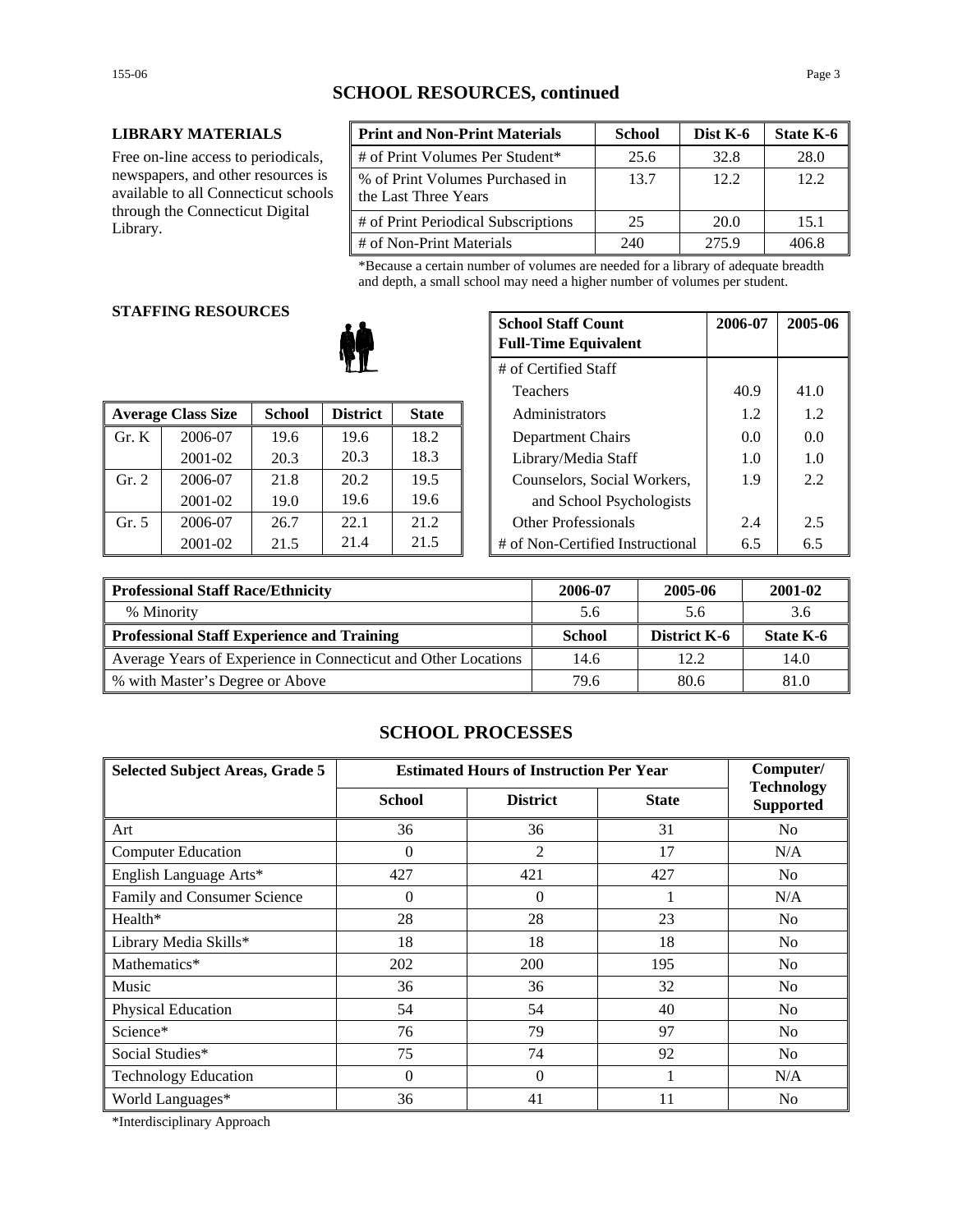| i av |
|------|
|------|

### **SCHOOL PROCESSES, continued**

| <b>Types of Remedial Instructional Services</b><br><b>Provided to Students Lacking Basic Skills</b> | Available in<br><b>Mathematics</b> | Available in<br><b>Language Arts</b> |
|-----------------------------------------------------------------------------------------------------|------------------------------------|--------------------------------------|
| <b>Pull-Out Instruction</b>                                                                         | No                                 | Yes                                  |
| In-Class Tutorial                                                                                   | N <sub>0</sub>                     | Yes                                  |
| After School Program                                                                                | No                                 | No                                   |
| Summer School (2006)                                                                                | No                                 | No                                   |
| <b>Other</b>                                                                                        | N <sub>0</sub>                     | No                                   |

**World Language** Formal instruction (at least 1 hour per week) in a world language starts in grade 3 in this school. In Connecticut, 13.3% of K-6 schools have started world language instruction at this grade or earlier.

| <b>Student and Teacher Statistics</b>                                                    | School | District K-6 | State K-6 |
|------------------------------------------------------------------------------------------|--------|--------------|-----------|
| % of Students Retained in Grade after 2005-06 School Year                                | 0.2    | 0.2          |           |
| Teacher Attendance, 2005-06: Average # of Days Absent Due<br>to Illness or Personal Time | 4.4    | 6.4          |           |
| % Certified Staff Assigned to Same School the Previous Year                              | 87.0   | 80.5         | 83.3      |

#### **HOME AND SCHOOL COMMUNICATION AND SUPPORT**

The following narrative was submitted by this school.

One of the four Duffy goals is to "improve our system of parent and teacher communication throughout the Duffy Community." We have a standing committee that assesses the action steps for this goal and takes action to accomplish them. Last year, the committee did a thorough assessment of the welcoming atmosphere at Duffy. It consisted of four key components: 1) The physical environment, 2) School-wide practices and policies, 3) Welcoming school staff, and 4) Written materials.

The school provides many formal and informal events during the year where parents can learn how to support students' learning at home. Curriculum Night, PTO Presentations, Parenting Classes and a night of reading instruction provided by the school's Early Intervention Specialist are just a few. The school is widely used by the community with activities such as scouts, high school gymnastics and cheer teams, political events, voting, athletic events, Kids Link and school/community enrichment programs.

Multiple resources are available for parents to gain access to information about events and curricula. Duffy has an award-winning website. Additionally, the Duffy community is kept well informed by the following communication avenues: voice mailboxes, e-mail, the Duffy Dateline, the PTO Newsletter, First Day and Kindergarten Packets, classroom news letters, the Duffy Reader and posted committee minutes.

The Duffy families and the community are invited to participate in special ways including the Opening Day Ceremony, the Halloween Parade, Welcome Wagon events, Ice Cream Socials, the annual basketball game, the Duffy Fair, Family Nights, and Children's Night that bring families to Duffy to see students' curricular progress. The Duffy Student Council and PTO sponsor yearly community service events.

The volunteer programs at Duffy are exceptional. More than 250 parents volunteer in an active way at school. At least 40 parents volunteer to support the Library Media Center and 32 parents devote one hour a week to a tutoring program called "Learning Buddies." Six parents are active on the Site Council and countless parents volunteer on Site Committees and the Safety and Wellness Committee. One hundred percent of the families attend conferences and fully support activities at the school.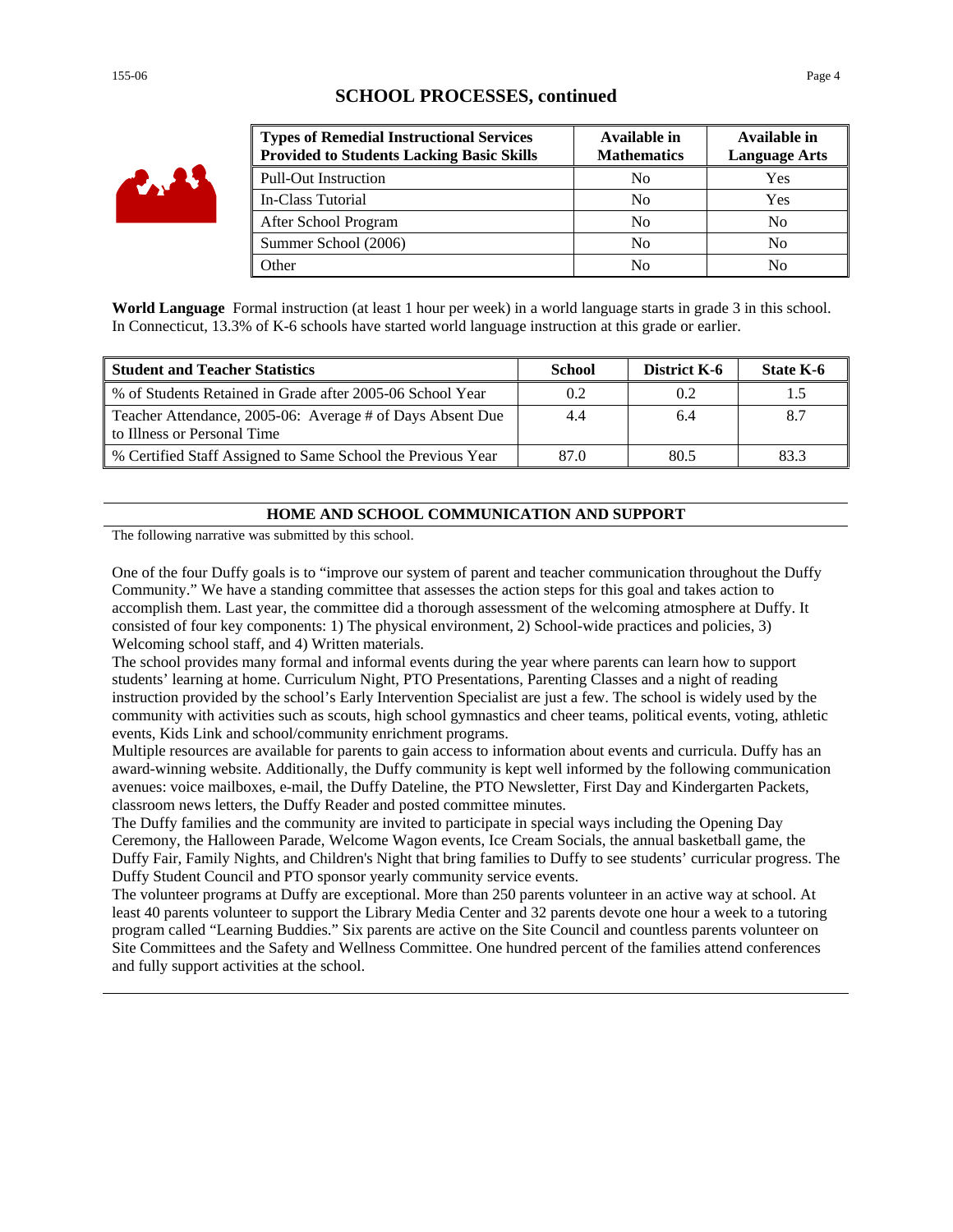### **STUDENT PERFORMANCE**

**Connecticut Mastery Test, Fourth Generation, % Meeting State Goal.** The Goal level is more demanding than the Proficient level, but not as high as the Advanced level, reported in the No Child Left Behind Report Cards.

|         | <b>School</b><br><b>District</b><br><b>State</b> |      | <b>Grade and CMT Subject</b> |      |          |           | <b>Of All Schools in State</b> |
|---------|--------------------------------------------------|------|------------------------------|------|----------|-----------|--------------------------------|
| Area    |                                                  |      |                              |      | Lowest % | Highest % |                                |
| Grade 3 | Reading                                          | 73.0 | 67.5                         | 52.3 | 1.6      | 92.6      |                                |
|         | Writing                                          | 76.0 | 72.6                         | 60.8 | 0.0      | 93.9      |                                |
|         | <b>Mathematics</b>                               | 73.3 | 71.5                         | 59.4 | 0.0      | 96.0      |                                |
| Grade 4 | Reading                                          | 65.8 | 65.9                         | 57.0 | 0.0      | 95.2      |                                |
|         | Writing                                          | 75.0 | 76.9                         | 65.1 | 0.0      | 96.8      |                                |
|         | <b>Mathematics</b>                               | 69.7 | 73.1                         | 62.3 | 0.0      | 100.0     |                                |
| Grade 5 | Reading                                          | 75.3 | 75.9                         | 61.4 | 2.6      | 98.7      |                                |
|         | Writing                                          | 66.7 | 77.8                         | 64.6 | 2.3      | 98.5      |                                |
|         | <b>Mathematics</b>                               | 67.9 | 78.8                         | 66.0 | 4.5      | 95.8      |                                |
| Grade 6 | Reading                                          | N/A  | N/A                          | N/A  | N/A      | N/A       |                                |
|         | Writing                                          | N/A  | N/A                          | N/A  | N/A      | N/A       |                                |
|         | <b>Mathematics</b>                               | N/A  | N/A                          | N/A  | N/A      | N/A       |                                |



These results reflect the performance of students with scoreable tests who were enrolled in the district at the time of testing, regardless of the length of time they were enrolled in the district. Results for fewer than 20 students are not presented.

For more detailed CMT results, go to **www.ctreports**.

To see the NCLB Report Card for this school, go to **[www.sde.ct.gov](http://www.sde.ct.gov/)** and click on "No Child Left Behind."

| <b>Student Attendance</b>            | School                 | <b>District</b><br>K-6 | <b>State K-6</b> |  |
|--------------------------------------|------------------------|------------------------|------------------|--|
| 2006<br>$%$ on $\sqrt{ }$<br>October | 07<br><del>ו</del> . ז | 07<br>۰.,              | 96.3             |  |

| <b>Physical Fitness</b> | School | <b>District</b> | <b>State</b> | <b>Of All Schools in State</b> |              |
|-------------------------|--------|-----------------|--------------|--------------------------------|--------------|
| % Passing All 4 Tests   |        |                 |              | Lowest $\%$                    | Highest $\%$ |
| Grade 4                 | 66.7   | 40.0            | 33.5         | 0.0                            | 86.6         |
| Grade 6                 | N/A    | N/A             | N/A          | 0.0                            | 93.8         |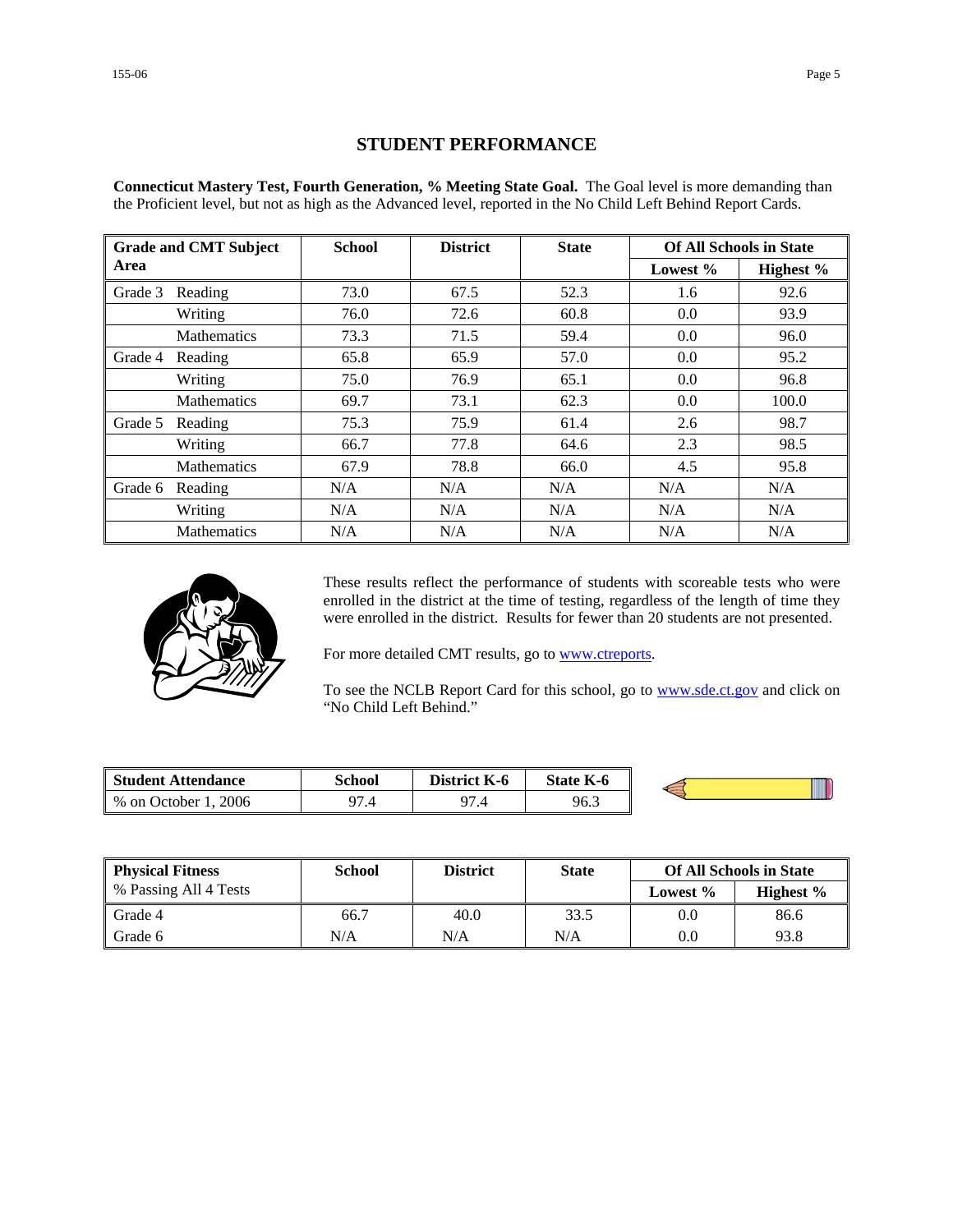The following narrative was submitted by this school.

At Duffy we continue to track our Annual Yearly Progress on standardized tests (CMT). In 2006-07 our average participation rate was 100% including all special education and ESOL students. Duffy students achieved 93.3% proficiency in math and 88.7% in reading, and we continued to meet our target in writing. These scores reflected an increase in the achievement levels of the previous year. Duffy staff worked to move the students who scored at the proficient level to the goal level and were successful at moving ten percent of the students forward. At the start of the year, Duffy staff assessed the data from the standardized assessments and made a comprehensive

plan to improve instruction, especially in reading. Not only classroom teachers, but also special area teachers such as art, music, PE and Spanish, developed goals to improve reading comprehension across the curriculum. Because reading comprehension was a targeted area for Duffy school, all staff were given additional training on

text-to-text, self-to-text and text-to-world strategies to enhance students' ability to perform in the area of reading. Fifth grade teachers were also given additional instruction in mathematics to coincide with the acquisition of the new Trailblazer mathematics program. Ongoing teacher support was provided for inquiry methods in science instruction for grades three, four and five in preparation for the 2008 science CMT.

Our school is part of a district-wide plan to align instruction and assessment with both National and State Standards. Our goal is to differentiate instruction so that our students will achieve their maximum potential. We are also working on developing conceptual math at all levels. We implemented the Trailblazer Math Program in grade five this year. Teachers also focused on increasing students' working knowledge of technology as they integrate technology into our curriculum. One third of the staff is equipped with interactive white boards. We will increase that to one-half next year. We will continue to integrate our town-wide special education program for the severely learning disabled students with our regular education program.

#### **SUPPLEMENTAL SCHOOL INFORMATION**

The space below was optionally used by this school to describe aspects of the school not presented elsewhere in the profile.

Duffy's unique population is comprised of a combination of four neighborhoods: the students of the community surrounding the school, the students in the district's Special Education Program, the Project Choice students from Hartford and the students in the neighborhood referred to as the Hillcrest Area, who live far enough away to be bussed to the school. The school is ethnically and racially diverse with a student population that is 86% White, 5% Hispanic, 4% Black, 4% Asian, and almost 1% Native American. This mix of students and families from the different neighborhoods makes Duffy distinctive and provides opportunities for children to learn valuable lessons in respect, consideration, and appreciation of differences.

Our Gifted and Talented Program called QUEST, works with approximately 4% of the student population to enrich their curriculum with independent projects. Duffy has an Early Intervention Program that supports reading readiness in grade one. The Early Intervention teacher works one-on-one with students in need, as well as small groups of first grade students. Additionally, Duffy supports a Reading Lab Program serving students in grades two through five who need assistance in reading.

As a result of the Site-Based Planning, an Enrichment Committee was formed to reinforce the curriculum, providing enrichment to all students. Each year, students are exposed to the Star Lab with grade-level appropriate curriculum. Site-Based Planning is also responsible for the focus on Technology, Character Education and the emphasis on the importance of excellent communication. Duffy opened a new Library Media Center (LMC) with an enhanced computer lab to accommodate our largest classes. The LMC is a place where students, staff and community can come together to learn and grow and enhance relationships with one another.

To view Strategic School Profiles on the internet, go to [www.sde.ct.gov](http://www.sde.ct.gov/) and click on Connecticut Education Data and Research. Additional education data are also available at this site. For the school/district website, see **www.whps.org/school/duffy/index.htm**